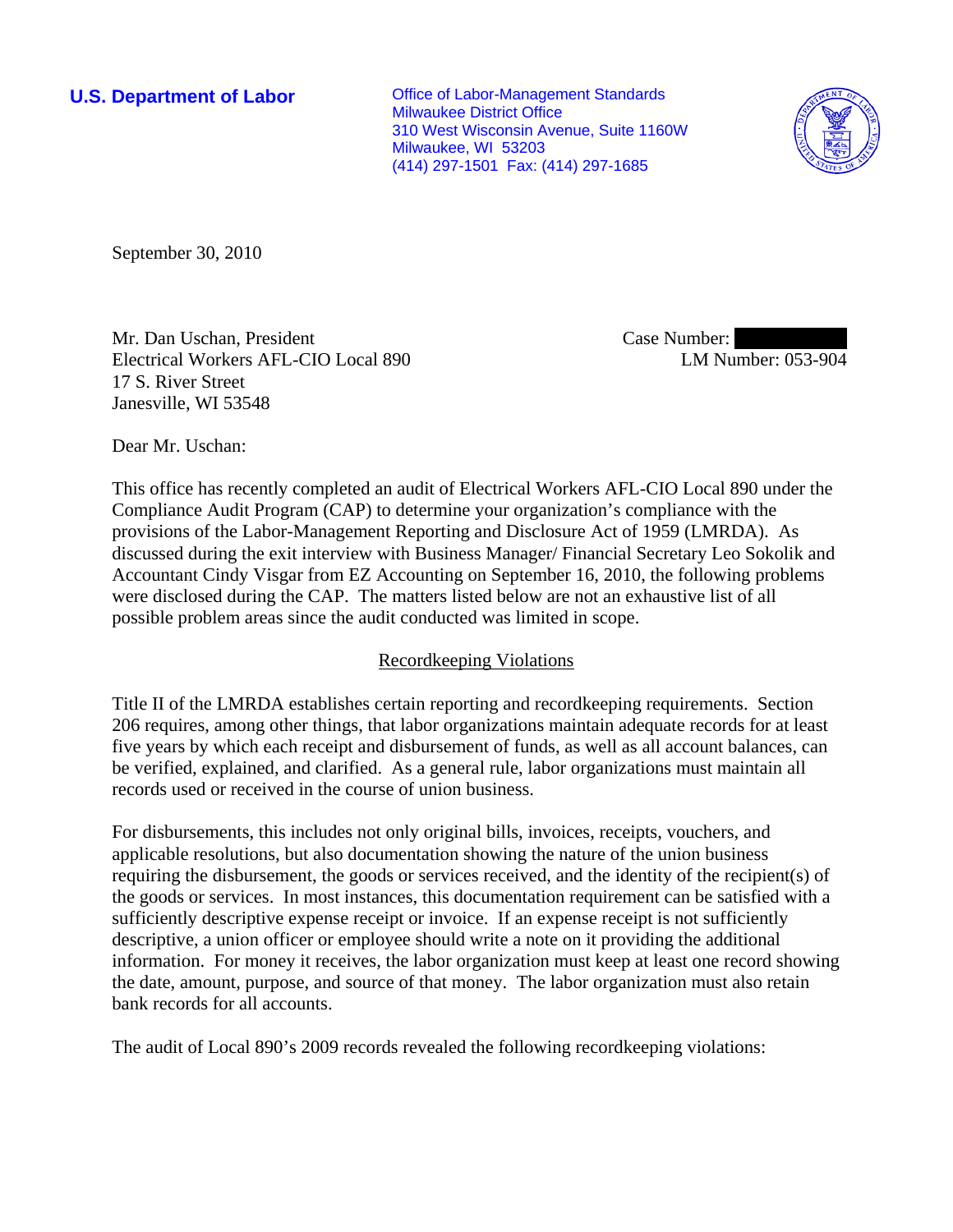Mr. Dan Uschan September 30, 2010 Page 2 of 4

1. Receipt Dates not Recorded

Entries in Local 890's QuickBooks Accounting software for rental receipts totaling at least \$117,700 reflect the date the money was deposited but not the date money was received. Accountant Cindy Visgar confirmed that Local 890 entered the date the rental receipts were deposited and not the date the rental receipts were received in QuickBooks. Receipts records must show the date of receipt.

The date of receipt is required to verify, explain, or clarify amounts required to be reported in Statement B (Receipts and Disbursements) of the LM-2. The LM-2 instructions for Statement B state that receipts must be recorded when money is actually received, and disbursements must be recorded when money is actually paid out. Failure to record the date money was received could result in reporting some receipts for a different year than the one in which they were received.

2. Disbursements to Vendors, Reimbursements to Officers, and Credit Card Expenses

 Local 1155 did not retain adequate documentation for disbursements to vendors, payments to Business Manager/Financial Secretary Sokolik, and credit card expenses incurred by Mr. Sokolik and Referral Agent/Organizer Jason Heidenreich totaling at least \$1,270. For example, supporting documentation was not retained for some gasoline purchases charged to the union credit cards assigned to Mr. Sokolik and Mr. Heidenreich. As another example, Local 890 did not require officers and employees to submit itemized meal receipts for some meal expenses. In the case of meal expenses, Local 890 only retained the credit card signature receipt showing the name of the vendor, the date, and the amount of the expense.

As noted above, labor organizations must retain original receipts, bills, and vouchers for all disbursements. Itemized receipts provided by restaurants to officers and employees must be retained. These itemized receipts are necessary to determine if such disbursements are for union business purposes and to sufficiently fulfill the recordkeeping requirement of LMRDA Section 206. Records of meal expenses must include written explanations of the union business conducted and the full names and titles of all persons who incurred the restaurant charges. Also, the records retained must identify the names of the restaurants where the officers or employees incurred meal expenses. The president and treasurer (or corresponding principal officers), who are required to sign your union's LM report, are responsible for properly maintaining union records.

Based on your assurance that Local 890 will retain adequate documentation in the future, OLMS will take no further enforcement action at this time regarding the above violations.

## Reporting Violations

The audit disclosed a violation of LMRDA Section 502(b), which requires labor organizations to file annual financial reports accurately disclosing their financial condition and operations. The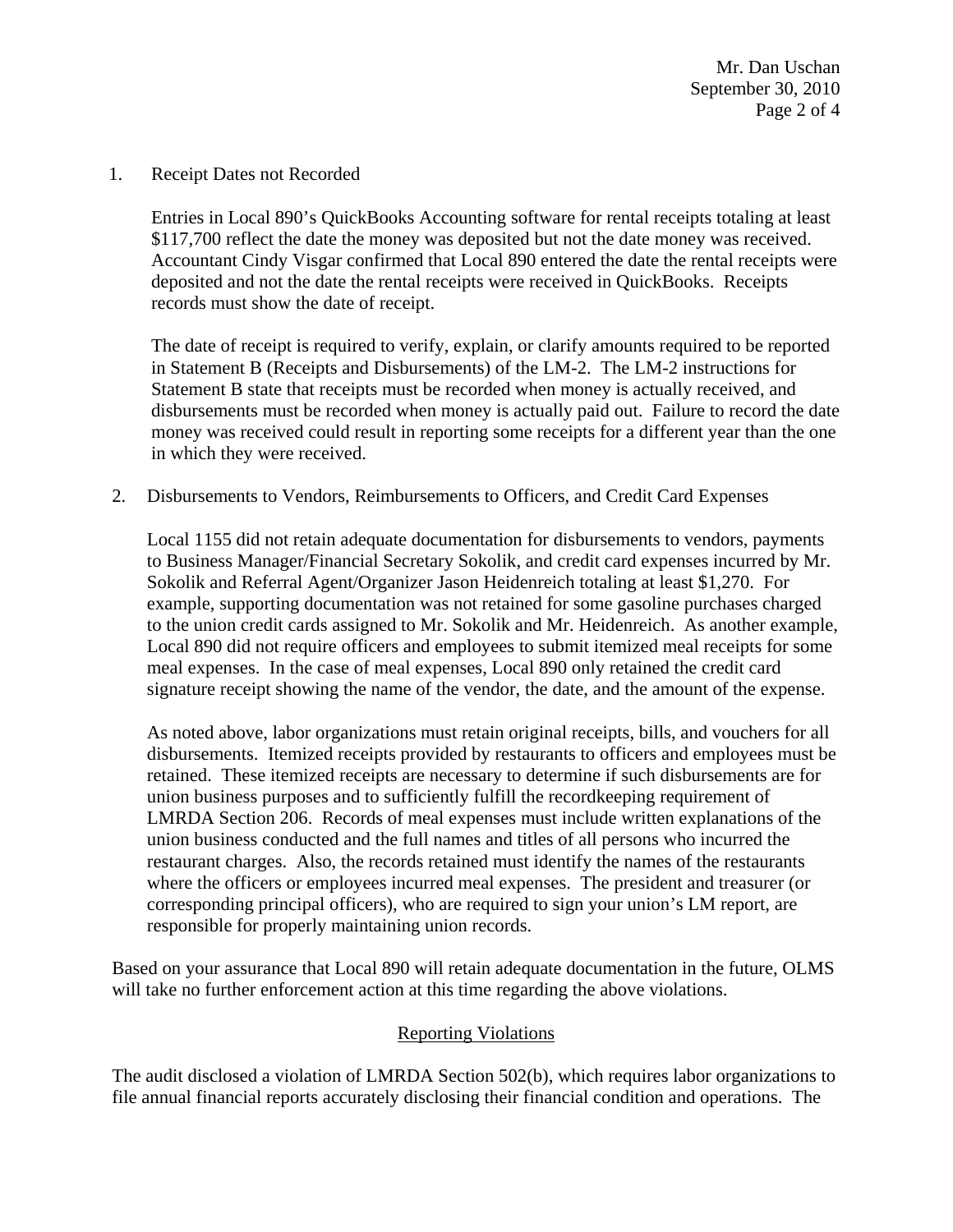Labor Organization Annual Report (Form LM-2) filed by Local 890 for fiscal year ended June 30, 2009 was deficient in the following areas:

1. Acquire/Dispose of Property

 Item 15 (During the reporting period did your organization acquire or dispose of any assets in any manner other than by purchase or sale?) should have been answered, "Yes," because Local 890 gave away, t-shirts, license plate covers, sweatshirts, and prizes at the annual holiday party totaling more than \$3,400 during the year. For example, Secretary Kara Radloff stated during the audit that Local 890 gives away a free t-shirt to members that pay their yearly union dues in single payment. As another example, a review the general ledger, credit card statements, and supporting documentation revealed that at least \$1,570 in gift cards and prizes were purchased from various retailers for the raffle at Local 890's holiday party. The type and value of any property received or given away must be identified in the additional information section of the LM report along with the identity of the recipient(s) or donor(s) of such property. For reporting purposes, each recipient need not be itemized. Recipients can be described by broad categories, if appropriate, such as "members" or "new retirees."

2. Disbursements to Officers and Employees

Local 890 did not include some indirect disbursements to officers and employees totaling at least \$5,750 in Schedule 11 (All Officers and Disbursements to Officers) and Schedule 12 (Disbursements to Employees). Local 890's credit card statements and expense vouchers for the audit year indicate that Mr. Sokolik and Mr. Heidenreich received direct and indirect disbursements totaling \$6,750. However, the total amounts reported in Column F (Disbursements for Official Business) of Schedules 11 and 12 total only \$1,000. It appears that these payments were erroneously reported in Item 5 (All Other Disbursements) on the Detailed Summary Page for Schedules 15 through 19.

Direct disbursements to officers and employees for reimbursement of expenses they incurred while conducting union business must be reported in Column F of Schedules 11 and 12 (Disbursements for Official Business). In addition, indirect disbursements made to another party (such as a credit card company) for business expenses union personnel incur must be reported in Column F of Schedules 11 and 12. However, indirect disbursements for business expenses union personnel incur for transportation by public carrier (such as an airline) and for temporary lodging expenses while traveling on union business must be reported in Schedules 15 through 19. Any direct or indirect disbursements to union personnel for expenses not necessary for conducting union business must be reported in Column G (Other Disbursements) of Schedules 11 and 12.

3. Failure to File Bylaws

The audit disclosed a violation of LMRDA Section  $201(a)$ , which requires that a union submit a copy of its revised constitution and bylaws with its LM report when it makes